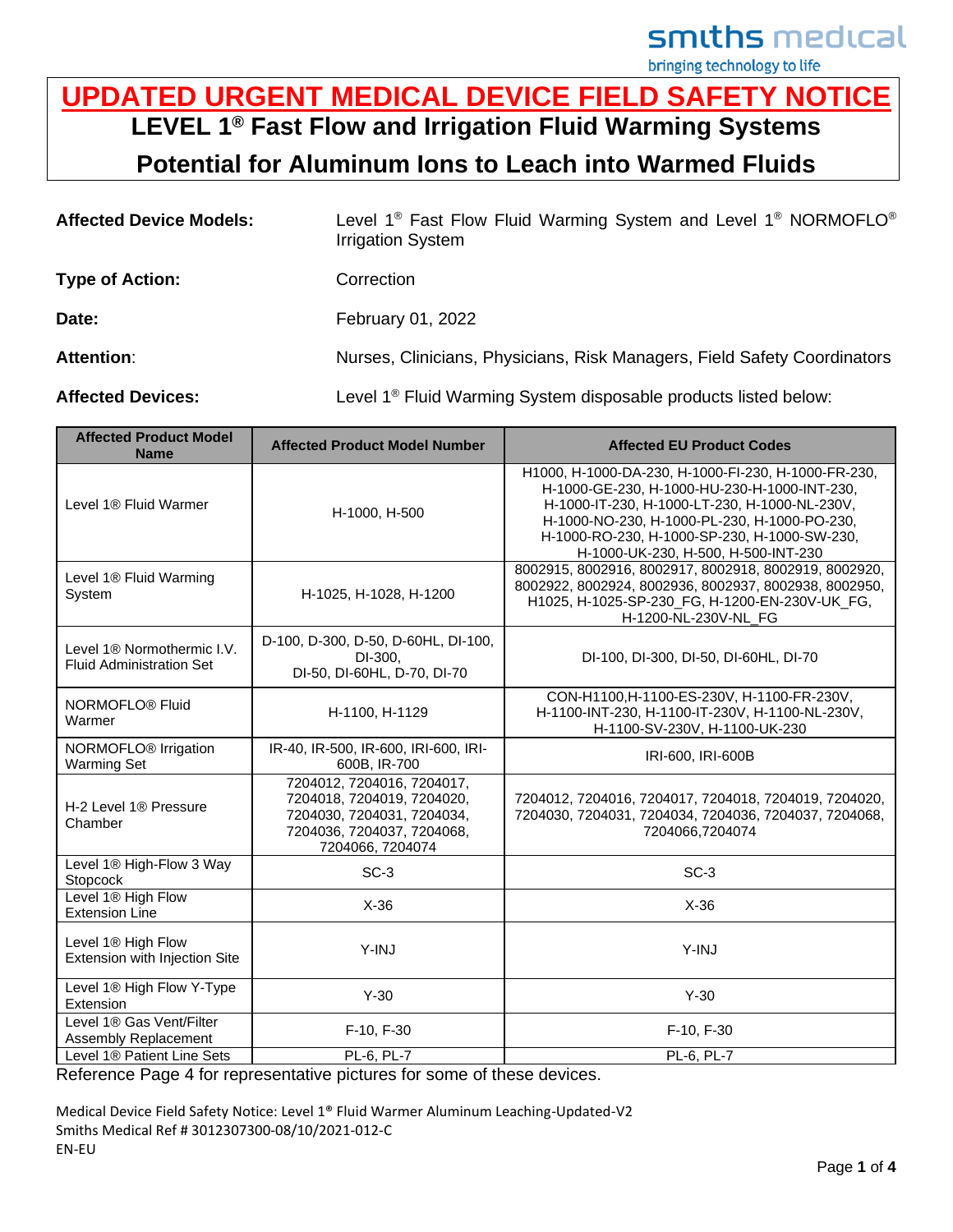Dear Customer,

The purpose of this notice is to update you on the status of the voluntary Field Safety Corrective Action (FSCA) that Smiths Medical has initiated for certain Affected Product Models of LEVEL 1 Fast Flow Fluid Warming and Irrigation System devices listed above due to the potential for aluminum ion leaching into warmed fluids. Aluminum ion leaching has been identified in the disposables sets used with these systems.

**UPDATE:** The Notified Body completed their review of the Affected Product Models of LEVEL 1 Fast Flow Fluid Warming and Irrigation System devices listed on page 1 and has temporarily suspended the CE mark for the affected devices until further notice. Smiths Medical has initiated a project to address the issues raised by the Notified Body. Smiths Medical will contact you regarding updates to the status of the Field Safety Corrective Action when available. The List of Affected Devices (refer to page 1 of this notice) has been updated to include accessories associated with the affected devices.

### **REASON FOR FIELD SAFETY CORRECTIVE ACTION**

Smiths Medical has investigated the potential for aluminum ion leaching in certain Smiths Medical fluid warming products and is providing recommendations to users of these devices in the EU based on feedback from Competent Authorities and our Notified Body.

Please note that this is an advisory notification and not a product removal. **No product return is necessary.**

This Field Safety Corrective Action is being performed with the knowledge of the Regulatory Bodies.

### **RISK TO HEALTH**

Exposure to toxic levels of aluminum could potentially lead to serious injury or possibly death, depending on the treatment being administered and the patient's condition. Symptoms of toxic levels of aluminum exposure may not be readily recognizable and exposure effects may vary including bone or muscle pain and weakness, anemia, seizures, or coma.

The US Food and Drug Administration (FDA) has recently published additional information regarding this threshold: [https://www.fda.gov/medical-devices/letters-health-care-providers/potential-risk-aluminum-leaching](https://www.fda.gov/medical-devices/letters-health-care-providers/potential-risk-aluminum-leaching-use-certain-fluid-warmer-devices-letter-health-care-providers)[use-certain-fluid-warmer-devices-letter-health-care-providers.](https://www.fda.gov/medical-devices/letters-health-care-providers/potential-risk-aluminum-leaching-use-certain-fluid-warmer-devices-letter-health-care-providers)

#### **Smiths Medical has identified no complaints, or reports of injury or death, associated with this issue.**

### **INSTRUCTIONS FOR ALL CUSTOMERS AND USERS**

All customers who purchased Affected Product Models listed in the table on page 1 of this notice must identify any of these products within their possession and refer to the detailed information below.

- Please temporarily discontinue use of the Affected Product Models. Affected devices are on distribution hold for the EU member states until further notice.
- Users of Affected Product Models should seek out alternative devices where available. For hospitals without alternative devices immediately available, an assessment on the use of Smiths Medical's affected products should be limited primarily to the most urgent cases.
- In urgent cases where no replacement devices are available, and only for patients requiring ongoing therapy at *slower flow rates*, Level 1® HOTLINE® products may be considered. Note, however, that these

Medical Device Field Safety Notice: Level 1® Fluid Warmer Aluminum Leaching-Updated-V2 Smiths Medical Ref # 3012307300-08/10/2021-012-C EN-EU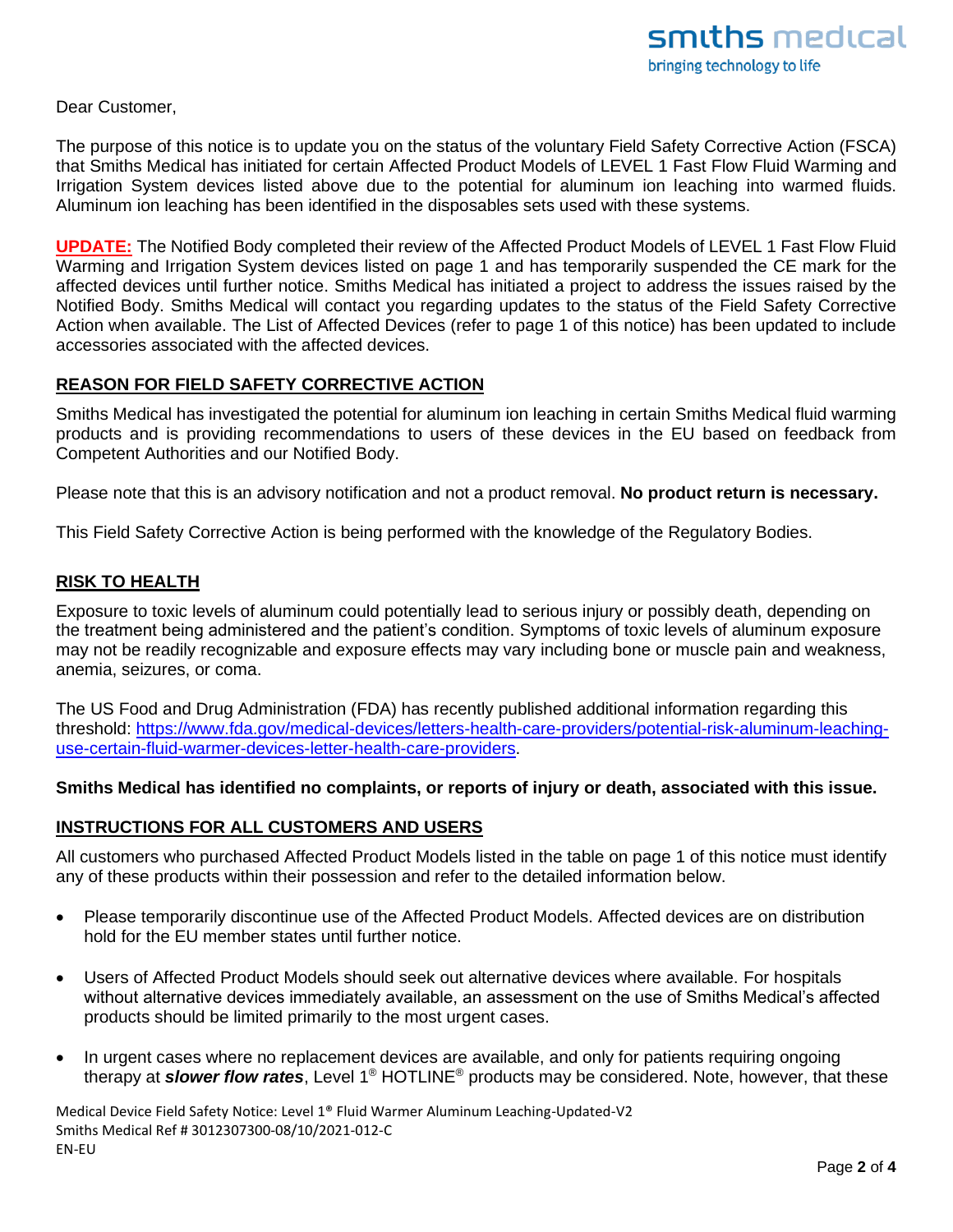## smiths medical

bringing technology to life

are not high flow devices and that the products subject to this FSCA are typically used in acute settings where high volumes of warmed fluids and blood are administered for clinical situations such as: trauma, post-partum hemorrhage and transplant.

• Healthcare facilities can report issues arising from device availability or any of the implementation actions requested in this FSN to Smiths Medical via [fieldactions@smiths-medical.com.](mailto:fieldactions@smiths-medical.com)

#### **ACKNOWLEGEMENT OF FIELD SAFETY NOTICE UNDERSTANDING – REQUIRED STEPS BELOW**

- 1. Locate all Affected Devices in your possession and ensure all users or potential users of these devices are immediately made aware of this notification.
- 2. Complete and return the attached Response Form for the Updated Notice to [OUS-Smiths@Sedgwick.com](mailto:OUS-Smiths@Sedgwick.com)  to acknowledge your receipt and understanding of this Updated Field Safety Notice within 10 days of receipt.
- 3. **DISTRIBUTORS:** Please immediately forward a copy of this notification and attachments to any of your customers to whom you've distributed affected product. Request that they complete the Response Form and return it to you. Please indicate your identity as the distributor and the consignees name and address.

Adverse events or quality problems experienced with the use of this product must be reported to Smiths Medical via [globalcomplaints@smiths-medical.com.](mailto:globalcomplaints@smiths-medical.com)

For questions or difficulties encountered regarding this Field Safety Corrective Action contact [fieldactions@smiths-medical.com.](mailto:fieldactions@smiths-medical.com)

Smiths Medical is committed to providing quality products and service to our customers. We apologize for any inconvenience this situation may cause.

Sincerely,

dear

Johana Schrader MSc, et MSc Authorized Representative

Smiths Medical 6000 Nathan Lane North Minneapolis, MN 55442 USA

Enclosures: Attachment 1 – Field Safety Notice Response Form

Medical Device Field Safety Notice: Level 1® Fluid Warmer Aluminum Leaching-Updated-V2 Smiths Medical Ref # 3012307300-08/10/2021-012-C EN-EU